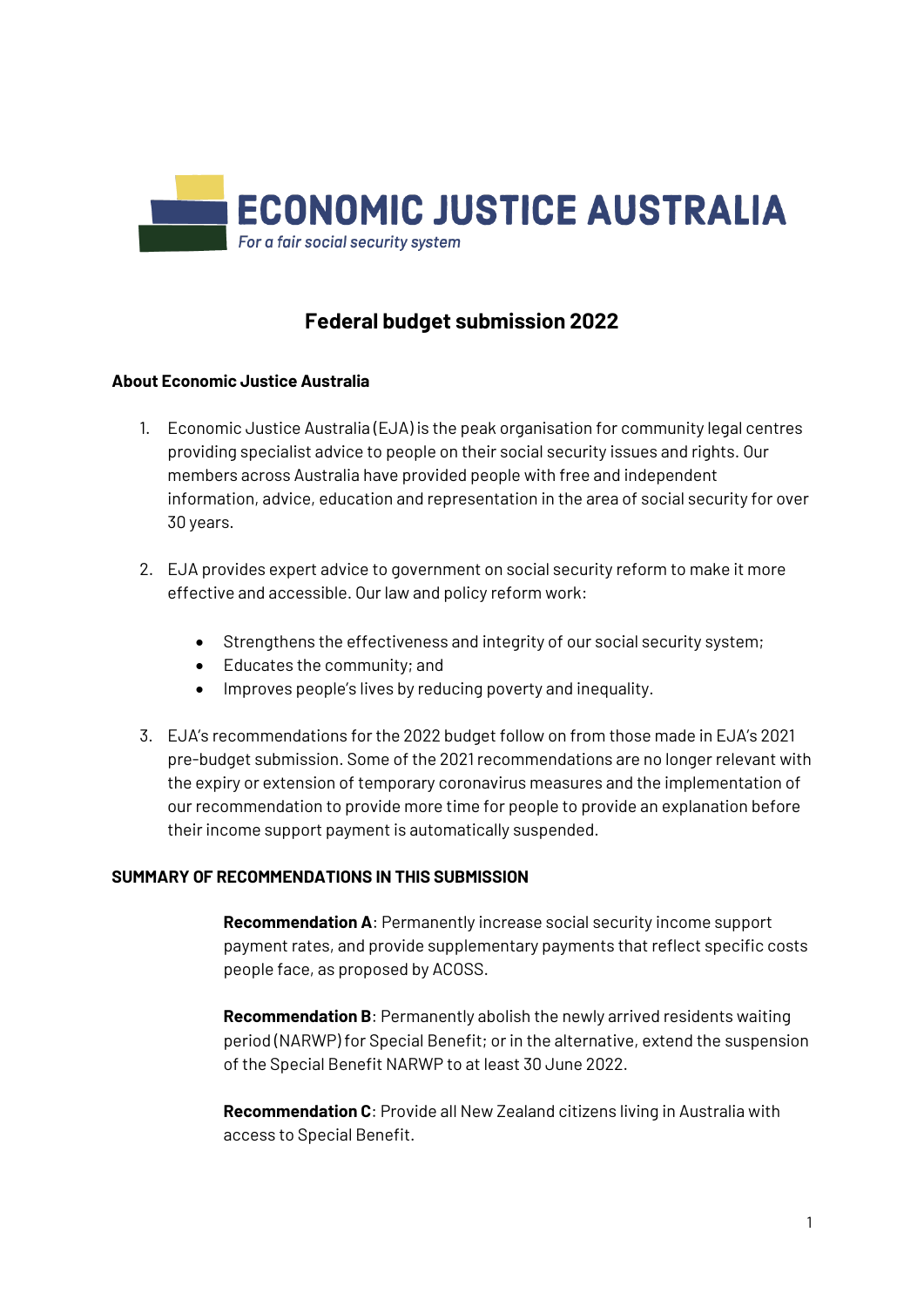**Recommendation D**: Extend the list of visa sub-classes that attract Special Benefit, with extended coverage including:

- i. Bridging Visas, all sub-classes
- ii. Student Visa
- iii. Temporary Resident (Skilled Employment) Visa
- iv. Pacific and Seasonal Worker Visa
- v. Temporary Graduate Visa.

**Recommendation E**: Amend s737(1) of the Social Security Act to enable full-time students to access Special Benefit. In the alternative, we propose that policy guidelines regarding administration of section 729 of the Social Security Act be amended by the Secretary of the Department of Social Services to enable fulltime students holding a Safe Haven Enterprise Visa access to Special Benefit.

**Recommendation F**: Abolish the Community Development Program (CDP) and replace it with the comprehensive alternative model originally proposed by the Aboriginal Peak Organisations NT (APONT) - the Fair Work and Strong Communities: Remote Development and Employment Scheme (RDES).

**Recommendation G:** Cease compulsory income management. Provide people with the option to continue engagement with the Cashless Debit Card program or income management on a voluntary basis, or leave the schemes.

**Recommendation H**: Allocate substantial additional funding to enable Services Australia to employ additional Centrelink social workers, particularly given COVID-19 impacts, and the rise in risk and incidence of domestic and family violence and homelessness.

**Recommendation I:** Resource Services Australia to enable engagement of additional Multicultural Service Officers, Remote Servicing Teams and Indigenous Service Officers.

**Recommendation J**: Invest in adequate Services Australia staffing to provide oversight of automated decision-making processes, and support for people having issues with new automated systems.

**Recommendation K**: Provide funding to enable establishment of a Centrelink nationwide specialist hotline for community legal centre advocates.

**Recommendation L**: Inject \$5 million per annum of ongoing core funding to the 15 specialist social security community legal centres and programs across Australia and to Economic Justice Australia as the peak organisation.

**Recommendation M**: Provide additional funding to community legal centres serving regional and remote communities, to enable provision of specialist legal advice assistance on social security issues, particularly regarding the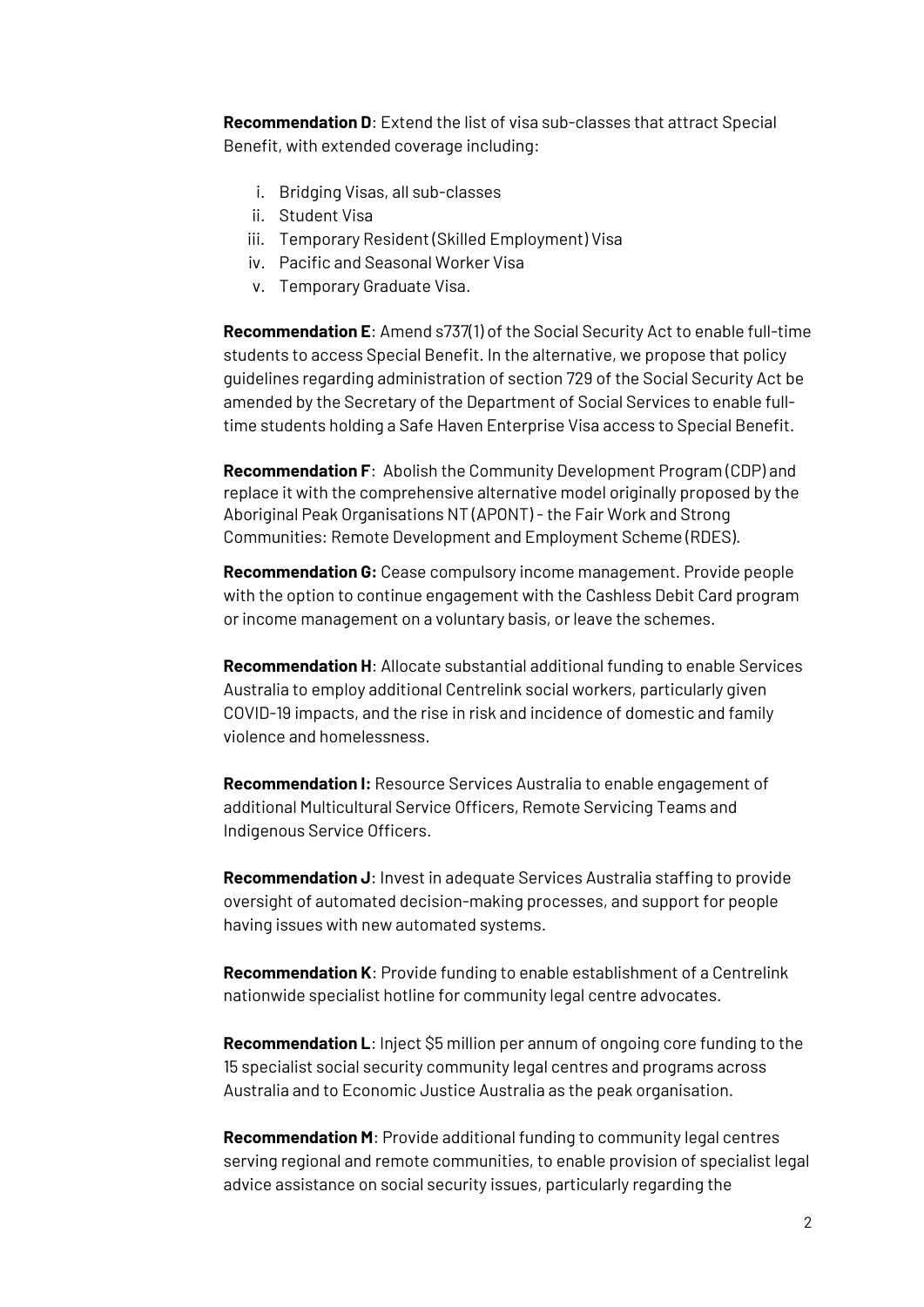Community Development Program, compulsory income management and the Cashless Debit Card program.

### **Address rate inadequacy**

- 4. The reduction of the Coronavirus Supplement from \$550 to \$250 per fortnight is affecting over 1.4 million job seekers still relying on JobSeeker Payment, Parenting Payment or Youth Allowance in a crowded labour market. People whose lives were transformed by the effective doubling of non-pension payment rates are now unable to afford the essentials – food, accommodation and medications. The complete removal of this supplementary payment from April 2021 will plunge people back to unacceptably low rates that have been broadly criticised as entrenching extreme poverty.
- 5. EJA endorses ACOSS's Budget 2022 proposals to permanently increase JobSeeker, Youth Allowance, Parenting Payment and related income support to the same level as the pension plus Pension Supplement, and index these payments to wages as well as prices. EJA also endorses ACOSS's proposal that supplementary payments be provided that reflect specific costs faced.

**Recommendation A**: Permanently increase social security income support payment rates, and provide supplementary payments that reflect specific costs people face, as proposed by ACOSS.

### **Enhance access to Special Benefit**

- 1. Under the newly arrived residents waiting period (NARWP) that ordinarily applies for most social security income support payments, new migrants generally have to wait four years before they can receive payment. The exception is Special Benefit – for which the NARWP may be waived if the claimant has 'suffered a substantial change of circumstances beyond (their) control' after arrival in Australia.
- 2. The temporary suspension of the NARWP under the special coronavirus measures has meant that people who would otherwise be precluded from income support payments by virtue of the NARWP have been able to access payment (including JobSeeker Payment, Parenting Payment and Youth Allowance – and Special Benefit, without the 'substantial change' requirement), with any residual waiting period to be served once the NARWP suspension ends.
- 3. The NARWP suspension measure will end on 31 March 2021. This means that from April 2021 new residents subject to a NARWP who have no means of support will either have their income support payment cancelled, or will be refused payment on a new claim. Income support will only be available to people with minimal available funds who meet the strict criteria for qualifying for Special Benefit during the NARWP.
- 4. New residents in this situation will potentially have difficulty establishing eligibility for Special Benefit given the need to establish that they are in financial hardship due to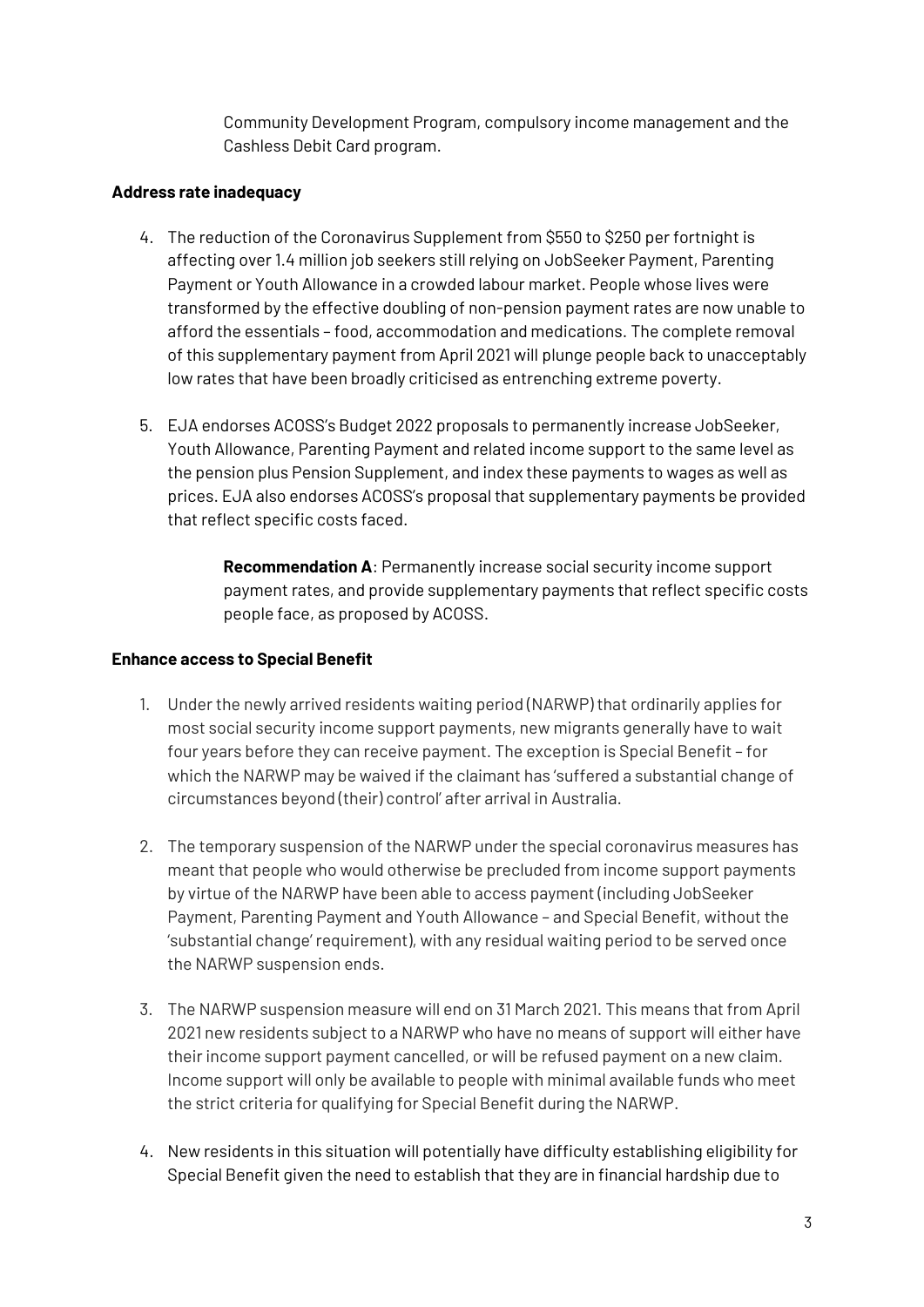having 'suffered a substantial change in circumstances beyond (their) control' since arrival in Australia. This criterion can be difficult to satisfy, including for people who have been unable to secure permanent employment in Australia but have been able to support themselves and their family with intermittent casual work.

- 5. Special Benefit is the social security safety net payment of last resort, with tight eligibility criteria that restrict payment to people who are in severe hardship and have no means of support.
- 6. The suspension of the NARWP ordinarily applying to Special Benefit as a COVID special measure was in recognition of the need to ensure that new residents would not face destitution and homelessness during COVID. We propose that while, arguably, it may be reasonable to reintroduce the NARWP for other social security payments from 1 April 2021, the impacts of COVID on migrant communities has highlighted the need to permanently abolish the NARWP for Special benefit. No person with the right to reside in Australia should be denied income support for themselves and their family in the face of destitution.

**Recommendation B**: Permanently abolish the newly arrived residents waiting period (NARWP) for Special Benefit; or in the alternative, extend the suspension of the Special Benefit NARWP to at least 30 June 2022.

- 7. There is a cohort of people on long-stay temporary visas, who have been residing in Australia for some time who have lost employment due to the economic impacts of COVID but are not able to access Special Benefit due to their visa status. The cohort includes: New Zealand citizens living in Australia; international students and graduates; and skilled and seasonal worker visa holders.
- 8. These people may have been in Australia for several years (or in the case of New Zealand citizens, for many years), and have worked, paid tax and settled here with their family.
- 9. The pandemic has highlighted the precarious financial and living situations of these cohorts. Without support, these groups are at ongoing risk of entrenched and extreme poverty.

**Recommendation C**: Provide all New Zealand citizens living in Australia with access to Special Benefit

**Recommendation D**: Extend the list of visa sub-classes that attract Special Benefit, with extended coverage including:

- vi. Bridging Visas, all sub-classes
- vii. Student Visa
- viii. Temporary Resident (Skilled Employment) Visa
- ix. Pacific and Seasonal Worker Visa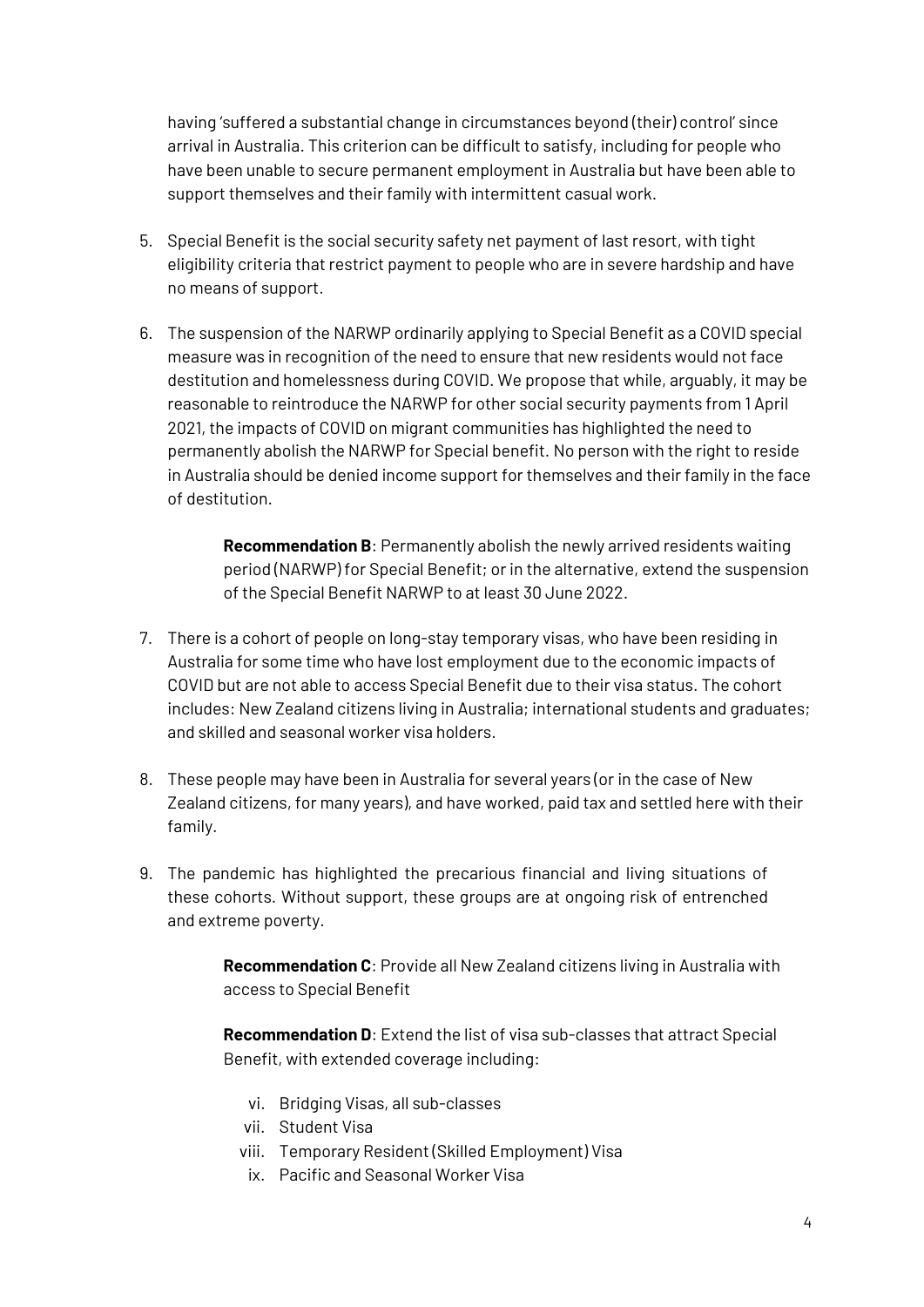x. Temporary Graduate Visa

**Recommendation E**: Amend s737(1) of the Social Security Act to enable full-time students to access Special Benefit. In the alternative, we propose that policy guidelines regarding administration of section 729 of the Social Security Act be amended by the Secretary of the Department of Social Services to enable fulltime students holding a Safe Haven Enterprise Visa access to Special Benefit.

## **Permanently suspend the Community Development Program**

- 10. The Community Development Program (CDP), the Australian Government's employment and community development service for people who receive unemployment social security payments and live in remote Australia, was suspended from 23 March 2020 as a measure to stop the spread of coronavirus. The CDP resumed full service on 19 October 2020.
- 11. In February 2020, EJA published a research report, developed in partnership with the North Australian Aboriginal Justice Agency, exploring the impact of the CDP penalty system on Aboriginal and Torres Strait Islander people living in the Northern Territory  $(N)$ . The research interviews expose the reality for many CDP participants and their communities that the CDP program, rather than alleviating these structural barriers, appears to be creating further obstacles. For those interviewed, the CDP compliance and penalties system:
	- Creates financial hardship for families and broader communities which negatively impact on their food and housing security, physical and mental health and well-being
	- Is little understood by the people subject to it
	- Seems to have little relevance to participants' hopes of finding paid work
	- Does not adequately take into account the cultural, geographic and historical context of the overwhelmingly Indigenous participant population
	- Does not provide participants with the same rights as other workers
	- Is racially discriminatory, requiring participants to engage in more job activity hours than jobseekers in non-remote areas and subjecting participants to strict non-compliance measures.
- 12. It is unfortunate that the opportunity was not taken with the suspension of the CDP due to the pandemic to permanently suspend the flawed program and replace it with a more effective model.

**Recommendation F**: Abolish the Community Development Program (CDP) and replace it with the comprehensive alternative model originally proposed by the Aboriginal Peak Organisations NT (APONT) - the Fair Work and Strong Communities: Remote Development and Employment Scheme (RDES).

<sup>1</sup> <sup>1</sup> *Community Development Program — The impact of penalties on participants*. National Social Security Rights Network (EJA). February 2020. [http://ejaustralia.org.au/wp/wp-content/uploads/2020/03/NAAJA-NSSRN-Report\\_FINAL.pdf](http://ejaustralia.org.au/wp/wp-content/uploads/2020/03/NAAJA-NSSRN-Report_FINAL.pdf) p.5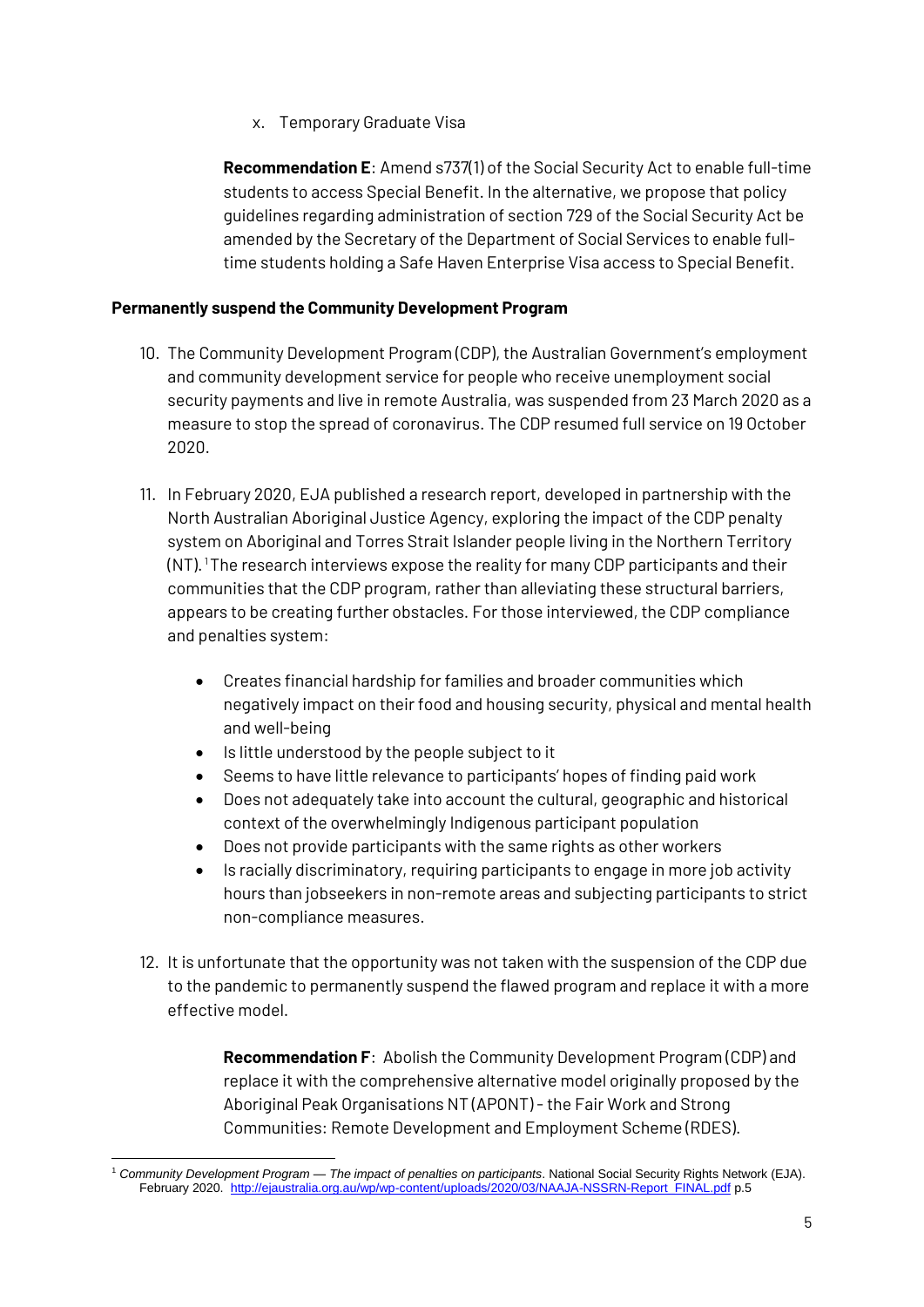### **Abolish compulsory Cashless Debit Card and Income Management**

- 13. For the reasons set out in EJA's submission to the Inquiry into the Social Security (Administration) Amendment (Continuation of Cashless Welfare) Bill 2020<sup>2</sup>, EJA proposed that the Bill, now passed, be rejected.
- 14. EJA continues to strongly oppose area-based compulsory quarantining of social security payments and supports ACOSS's recommendation that compulsory income quarantining cease.

**Recommendation G:** Cease compulsory income management. Provide people with the option to continue engagement with the cashless debit card program or income management on a voluntary basis, or leave the schemes.

### **Increase Services Australia staffing**

- 15. One of the most critical areas of investment required to improve outcomes for all people who need support through the social security system is Centrelink staffing, particularly investment to improve access to social workers. Within the Centrelink environment, social workers are uniquely equipped to work with clients with complex needs, including in relation to domestic and family violence (DFV) and homelessness.
- 16. EJA's research into DFV $3$  indicates better outcomes for clients when they had timely access to Centrelink social workers. The assistance of Centrelink social workers is often key to: identifying cases of DFV; helping victims obtain payment; and appropriately addressing cases where victims have incurred social security/family assistance debts or face repaying a substantial debt due to being coerced by an abusive partner into misreporting their circumstances.
- 17. Our members report that clients are more likely to disclose DFV to a Centrelink social worker than to teleservice or frontline office staff, and that social workers are able to take a holistic view of a client's circumstances in order to address circumstances of domestic violence.
- 18. Research into homelessness and social security policy by EJA and Canberra Community Law indicates that while Centrelink provides specialist staff to assist homeless people, these staff are thinly spread across regions and are not always available. <sup>4</sup>

 $\overline{\phantom{a}}$ <sup>2</sup> Accessible a[t https://www.ejaustralia.org.au/wp/wp-content/uploads/CDC-Bill-Inquiry\\_Economic-Justice-Australia](https://www.ejaustralia.org.au/wp/wp-content/uploads/CDC-Bill-Inquiry_Economic-Justice-Australia-submission.docx.pdf)[submission.docx.pdf](https://www.ejaustralia.org.au/wp/wp-content/uploads/CDC-Bill-Inquiry_Economic-Justice-Australia-submission.docx.pdf)

<sup>3</sup> *How well does Australia's social security system support victims of family and domestic violence?* August 2018. [https://ejaustralia.org.au/general/how-well-does-australias-social-security-system-support-victims-of-family-and-domestic](https://ejaustralia.org.au/general/how-well-does-australias-social-security-system-support-victims-of-family-and-domestic-violence/)[violence/](https://ejaustralia.org.au/general/how-well-does-australias-social-security-system-support-victims-of-family-and-domestic-violence/)

<sup>4</sup> *Homeward Bound: Social Security and Homelessness.* December 2019. Canberra Community Law; and National Social Security Rights Network (now Economic Justice Australia).<https://ejaustralia.org.au/general/homelessness/>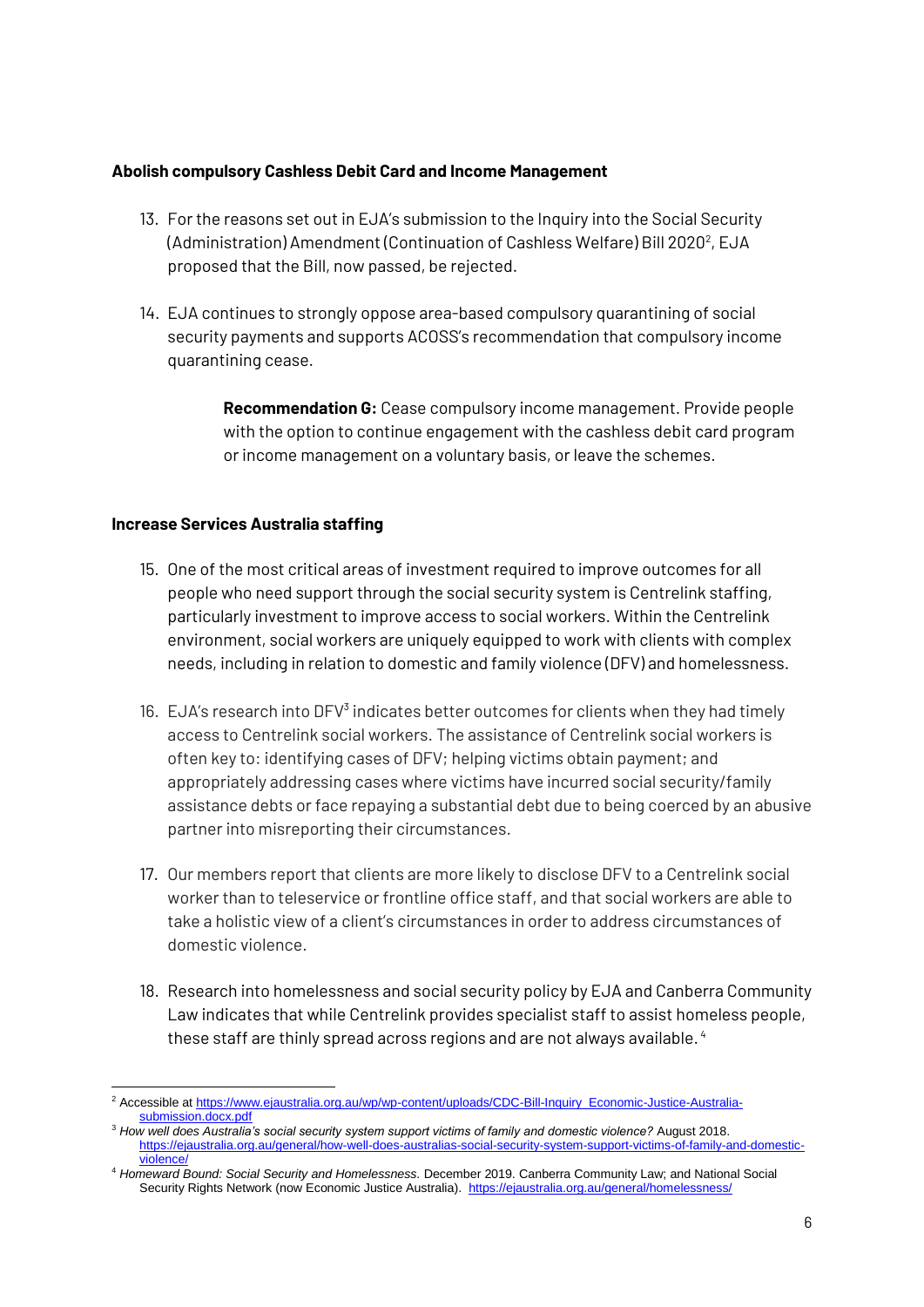- 19. Despite the crucial role played by Centrelink social workers, in EJA members' experience many people in crisis struggle to access a social worker, and there are often no social workers available when clients in acute crisis attend Centrelink for assistance. Many clients are not aware that Centrelink social work support exists; and clients in obvious need of social worker support are at times only offered a phone appointment with a social worker, which is not conducive to either disclosure or building rapport.
- 20. Members report that clients often have to wait 2-3 days for Centrelink social worker support, and express frustration at not being able to get an appointment when urgent assistance is needed. The loss of permanent social worker positions in Centrelink offices is keenly felt. There is a need for all Centrelink offices to have a social work unit, staffed at an appropriate level in light of local needs.

**Recommendation H**: Allocate substantial additional funding to enable Services Australia to employ additional Centrelink social workers, particularly given COVID-19 impacts and the rise in risk and incidence of domestic and family violence, and homelessness.

- 21. There is also a clear need for more Multicultural Service Officers and Indigenous Service Officers in Centrelink offices, to supplement and complement social work servicing – especially in regional and remote communities. These specialist staff are often at the frontline when it comes to dealing with issues such as family and domestic violence, and homelessness, but are under-resourced to adequately assess clients' needs and make appropriate referrals.
- 22. EJA members engaging with remote communities for legal outreach and community education advise that a primary issue for people in remote communities is frustration that Centrelink agents are unable to answer questions regarding social security eligibility, income tests and mutual obligation requirements.
- 23. EJA understands that there are constraints on Centrelink Agents in terms of providing information and advice. Our members advise that some communities do not appreciate that the Agent's role is limited and that the role of Remote Servicing Teams is wider. It is our observation that people are looking to agents for advice and assistance because of under-resourcing of Remote Servicing Teams and Indigenous/Community Liaison Officers.
- 24. Remote communities rely on Remote Servicing Teams for updates on social security and service changes. Feedback from EJA members providing outreach to remote communities is that there has been a significant reduction in the frequency of Services Australia Remote Servicing Team visits to some communities and that this has had impacts for vulnerable people at risk of disengagement from the social security system.
- 25. EJA members stress the importance of Centrelink Indigenous Customer Service Officers. Enhanced funding of these positions would enable officers to spend time in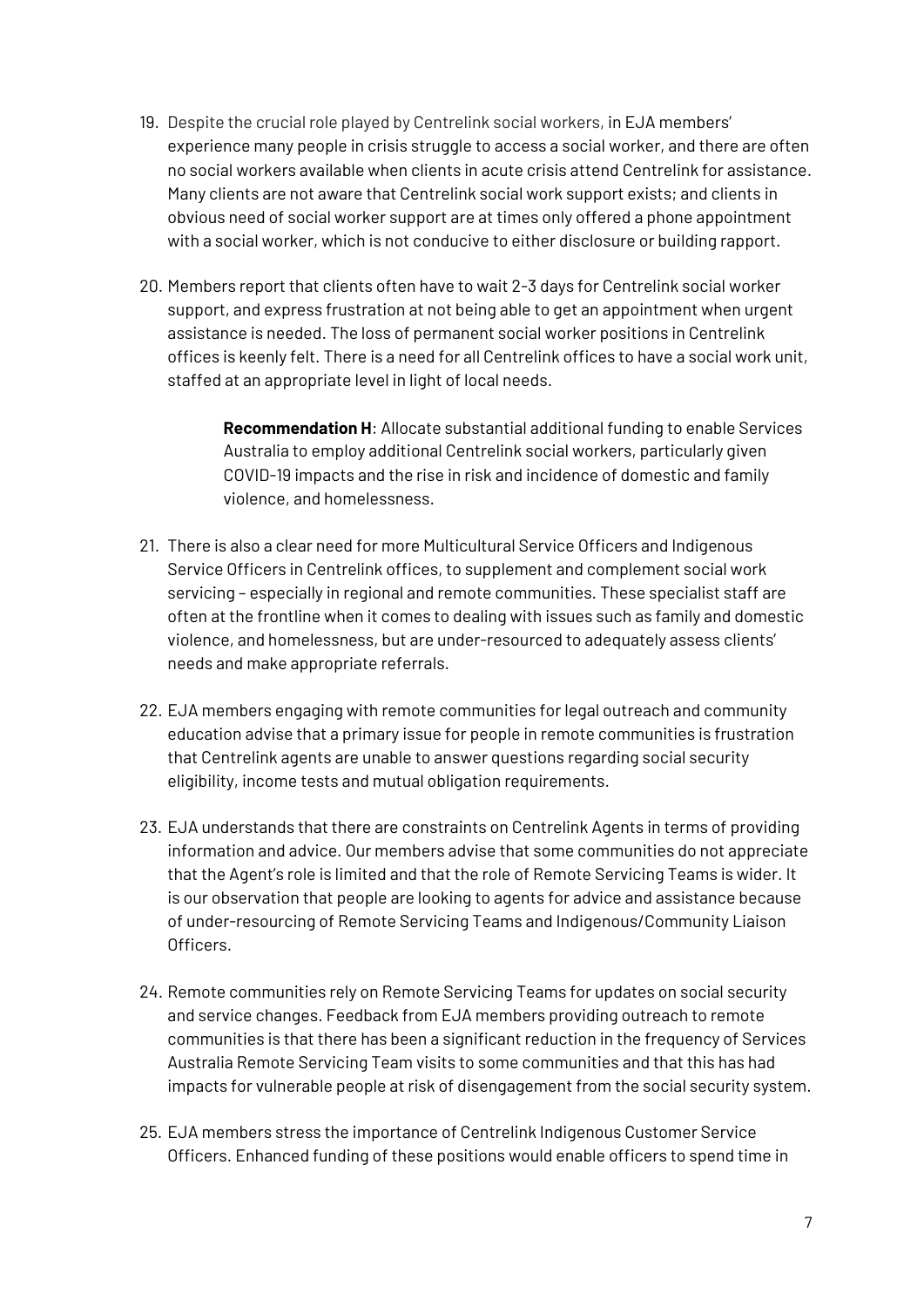communities developing relationships with community leaders, build understanding of access issues in that community, and provide feedback to Remote Servicing Teams.

26. There is a pressing need to significantly boost funding of the Department's remote programs.

> **Recommendation I:** Resource Services Australia to enable engagement of additional Multicultural Service Officers, Remote Servicing Teams and Indigenous Service Officers.

- 27. The flawed online compliance program has been extremely costly both in terms of the resources required to identify and refund 'robodebts' raised through system, and the human impact on people who were incorrectly accused of owing debts.
- 28. Any ongoing and future automation of social security debt recovery and administrative decision-making should have a firm legal basis. This necessitates investment in specialist staff to provide adequate oversight of decisions made using such technology. It is well documented that automated decision-making can unfairly disadvantage certain groups of people. Automated decision-making systems that do not include provision for rigorous human oversight of the decision-making process, and the decisions being made, are prone to error. <sup>5</sup>
- 29. While it is anticipated that the simplification of income reporting and use of single touch payroll data will reduce the incidence of Centrelink debts resulting from confusion regarding income reporting requirements and processes, there will inevitably be issues with the rollout of the new system that will require human intervention to resolve. People confused by the new system should be able to speak to a customer service officer to help them resolve any problems.

**Recommendation J**: Invest in adequate Services Australia staffing to provide oversight of automated decision-making processes, and support for people having issues with new automated systems.

- 30. As the special coronavirus measures come to an end, including the pause on debt recovery, there will be an inevitable surge in requests for review and appeals from affected clients. EJA member centres observe that there are already long delays in completion of internal reviews, resulting in the need for advocates to call Centrelink to enquire regarding progress on reviews, seek that urgent matters be expedited and convey relevant information to review officers that clients have been unable to provide themselves.
- 31. There is a need for a Centrelink nation-wide Advocates Hotline for community legal centre advocates, staffed by people with technical expertise and an understanding of administrative review rights. This would streamline advocates' dealings with Centrelink

<sup>1</sup> <sup>5</sup> *Centrelink's compliance program*. Australian Human Rights Commission. September 2019[. https://humanrights.gov.au/our](https://humanrights.gov.au/our-work/legal/submission/centrelinks-compliance-program)[work/legal/submission/centrelinks-compliance-program](https://humanrights.gov.au/our-work/legal/submission/centrelinks-compliance-program)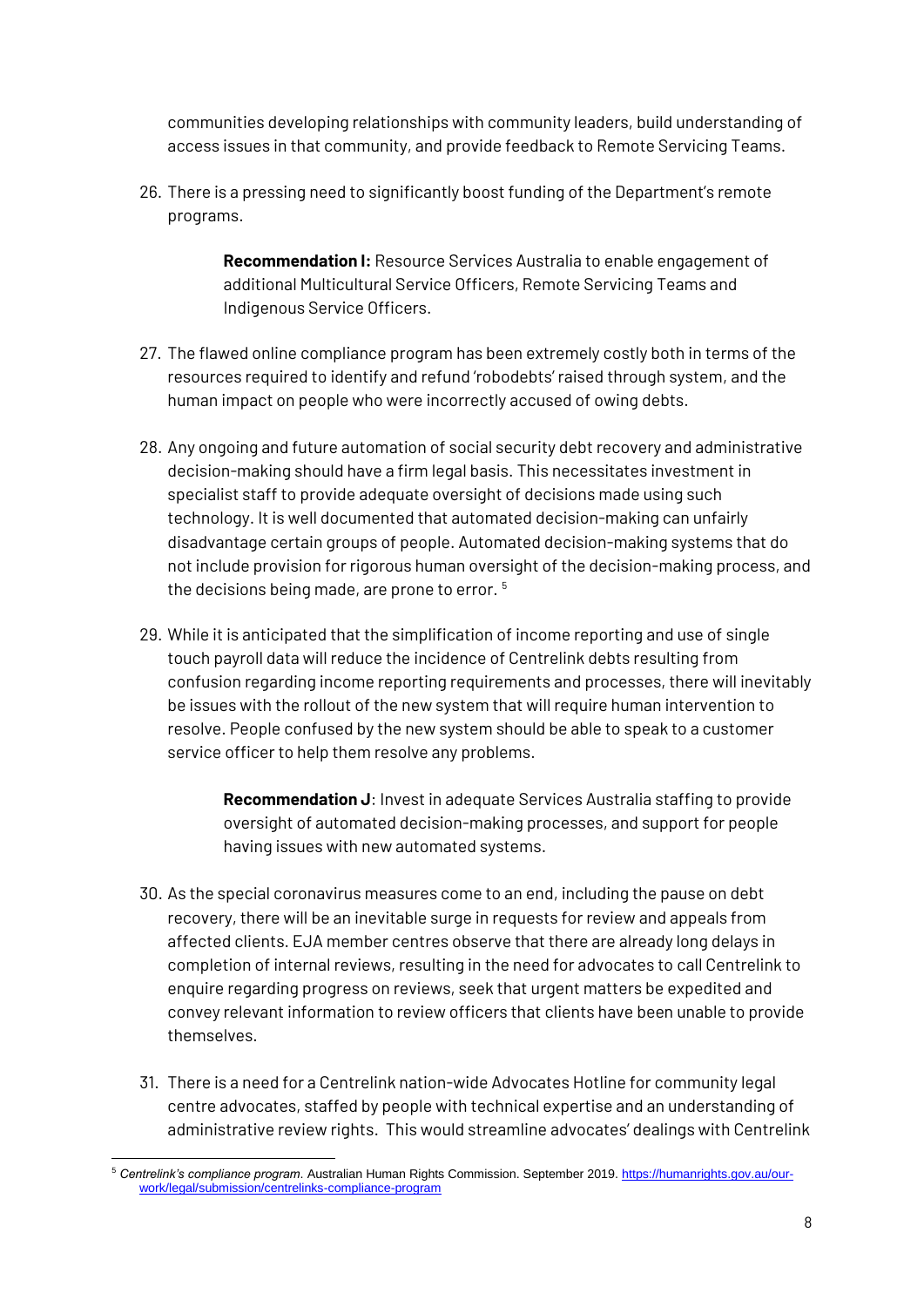regarding complex cases and ensure that highly vulnerable clients are dealt with promptly, relieving pressure on Centrelink frontline staff.

**Recommendation K**: Provide funding to enable establishment of a Centrelink nationwide specialist hotline for community legal centre advocates.

### **Increase funding to social security community legal centres**

- 32. Despite chronic under-funding of the community legal sector, EJA and its specialist social security legal services have stepped up during the pandemic to provide critical legal help and information to people affected, many of these clients interacting with the social security system for the first time in an ever-changing and pressured environment.
- 33. The need for legal support for people seeking access to social security income support payments has greatly increased during the pandemic. Our members report that many newly unemployed people in the community are often confused regarding JobKeeper Vs JobSeeker eligibility criteria, and may be unaware that they are entitled to social security income support- or are deterred from claiming due to confusion regarding complex means testing and waiting periods.
- 34. There is an urgent need for specialist social security legal services to be adequately resourced to meet increased demand for legal assistance as the coronavirus temporary measures come to a close. Key issues for clients include: cancellations of payment when residential waiting periods resume; cancellations when assets testing recommences; reductions in payment once ordinary income testing resumes; imposition of non-payment penalties for mutual obligation breaches; waiver of compensation preclusion periods; and resumption of debt raising and recovery.
- 35. We note that \$63.3 million has been provided by the Federal Government for justice sector preparedness to provide legal support to Australians who need it during this time. Very little of this funding has trickled through to specialist social security legal services, however, with State and Territory governments required to divide the funds between all parts of the legal assistance sector, and a significant portion having been already earmarked for transitional IT costs and family violence services.

**Recommendation L**: Inject \$5 million per annum of ongoing core funding to the 15 specialist social security community legal centres and programs across Australia and to Economic Justice Australia as the peak organisation.

36. Some regional and remote areas of Australia have no funded specialist on-the-ground services providing social security legal advice and assistance. This leaves people without access to accessible information, advice and advocacy on social security issues. The Kimberley represents a compelling example. The Kimberley is twice the size of Victoria and the region is thousands of kilometres from the closest community legal centres providing specialist social security legal advice and assistance, these